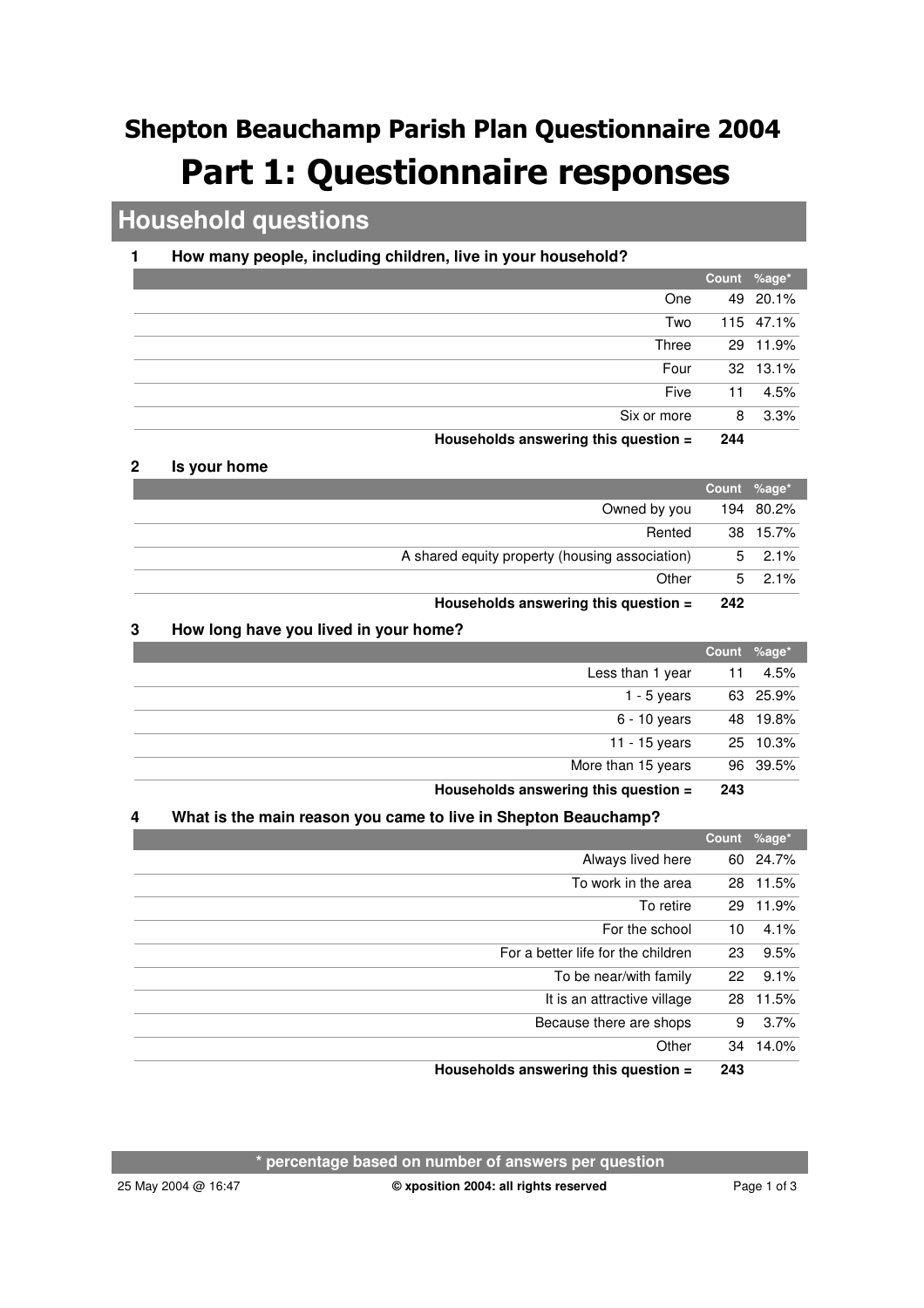# Shepton Beauchamp Parish Plan Questionnaire 2004 **Part 1: Questionnaire responses**

### **Household questions**

#### **5 How many cars do you have in your household?**

|                                      |     | Count %age* |
|--------------------------------------|-----|-------------|
| One                                  |     | 94 38.5%    |
| Two                                  |     | 101 41.4%   |
| Three                                | 19  | 7.8%        |
| Four or more                         | 4   | 1.6%        |
| Don't have a car                     |     | 26 10.7%    |
| Households answering this question = | 244 |             |

#### **6 What is the main source of heating in your home**

|                                      | Count %age* |           |
|--------------------------------------|-------------|-----------|
| Solid fuel (wood/coal etc)           |             | 43 17.8%  |
| Oil                                  |             | 124 51.2% |
| Liquid Propane Gas (LPG)             | 14          | 5.8%      |
| Electric                             |             | 61 25.2%  |
| Households answering this question = | 242         |           |

#### **7 Would you like mains gas to be available in Shepton Beauchamp**

|                                      | Count %age*   |          |
|--------------------------------------|---------------|----------|
|                                      | Yes 136 56.7% |          |
| No l                                 |               | 47 19.6% |
| No opinion 57 23.8%                  |               |          |
| Households answering this question = | - 240         |          |

#### **Would you be interested in a bulk purchase scheme for oil (e.g the Wellie Boot scheme) 8**

|                     |        | Count %age* |
|---------------------|--------|-------------|
| Yes                 |        | 70 28.9%    |
| No                  |        | 95 39.3%    |
| Already participate |        | 15 6.2%     |
| Don't know          |        | 62 25.6%    |
|                     | $\sim$ |             |

**Households answering this question = 242**

#### **9 Does your home suffer from flooding**

|                                      |     | Count %age*'    |
|--------------------------------------|-----|-----------------|
| Occasionally 25 10.3%                |     |                 |
|                                      |     | Never 217 89.7% |
| Households answering this question = | 242 |                 |

#### **10 Do you have access to the internet at home?**

|                     |                                                      | Count %age* |             |
|---------------------|------------------------------------------------------|-------------|-------------|
|                     | Yes                                                  |             | 130 53.9%   |
|                     | No.                                                  |             | 111 46.1%   |
|                     | Households answering this question =                 | -241        |             |
|                     | * percentage based on number of answers per question |             |             |
| 25 May 2004 @ 16:47 | © xposition 2004: all rights reserved                |             | Page 2 of 3 |